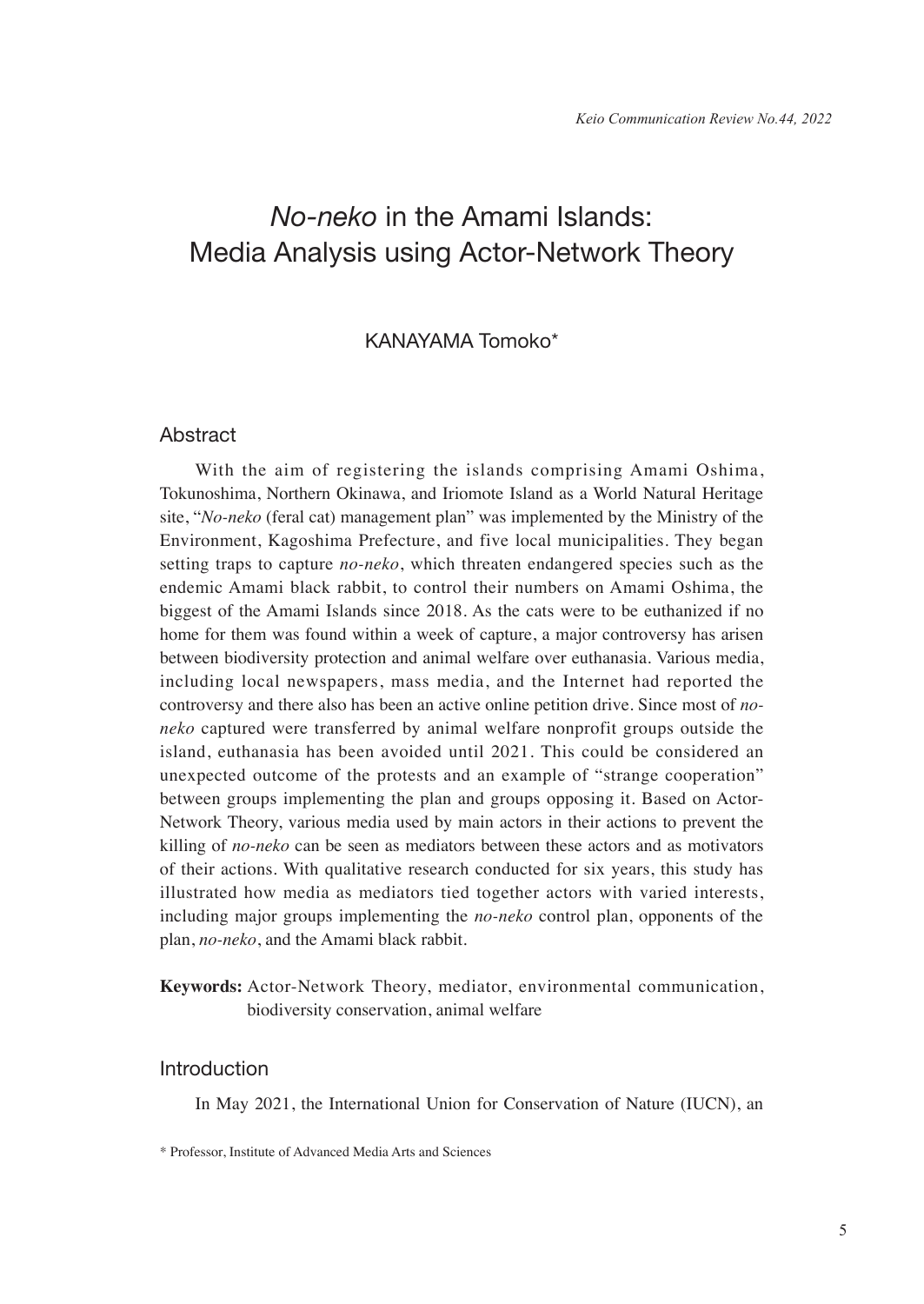advisory body to UNESCO, announced its recommendation that the Islands, comprising Amami Oshima, Tokunoshima, Northern Okinawa, and Iriomote Island, be inscribed on the World Heritage List. This recommendation was passed by UNESCO on July 26, 2021.

The Amami Islands are located between Kagoshima (mainland Japan) and Okinawa Island. Eight islands of coralline origin comprise 1240 square kilometers and stretch in a north-south direction, and Amami Oshima is the biggest of the Islands. While agriculture and commerce such as sugar cane and wine are main industries, tourism based on the islands' natural wealth has become more important to the local economy. Japan sought World Natural Heritage status for four of the islands because of the ability of their unique wildlife to attract visitors and help domestic business. The IUCN conducted a field survey and evaluation of the islands in October 2017; the recommendation for assigning heritage status was turned down in 2018 and resubmitted in 2019. The main reason for the rejection in 2018 was insufficient effort to address the destruction of biodiversity by invasive species.

In Amami Oshima, *no-neko* (feral cats) threaten endangered species, such as the endemic Amami black rabbit who lives in the mountainous areas. In 2017, the Ministry of the Environment, Kagoshima Prefecture, and five local municipalities formulated a "*No-neko* management plan." In 2018, they began setting traps to capture *no-neko* to control their numbers on Amami Oshima by culling 3,000 *noneko*. The cats were to be euthanized if no home for them was found within a week of capture.

In Japan, where the number of domesticated cats surpassed that of dogs in 2017 and cats are the most popular pets, "no killing of cats" is a social movement and has become a slogan of local governments. Immediately after the news about the fate of *no-neko* was released, there was growing media criticism, especially on Internet, that *no-neko*, who were born because of humans, were being killed simply so that the islands could be registered as a World Heritage site. Sensational articles in a popular magazine influenced cat lovers and people concerned with animal welfare more generally. An increasing number of people spoke out against the plan on social media. Most wanted to protect cats' lives. As of July 2021, more than 90,000 signatures of people protesting the plan had been collected on social networking sites.

Many islands around the world are working to exterminate feral cats as an invasive alien species subject to immediate disposal, and a variety of methods are used for extermination, including foot dusting, hunting, and poison baiting (Hoshino, 2019). These measures are unacceptable to cat lovers, however, and those protesting the Amami *no-neko* project proposed transferring the cats captured. Killing them, regardless of method, was inexcusable.

By June 2021, 227 *no-neko* had been captured; most were taken in by animal welfare non-profit organizations and volunteer groups outside the island, and despite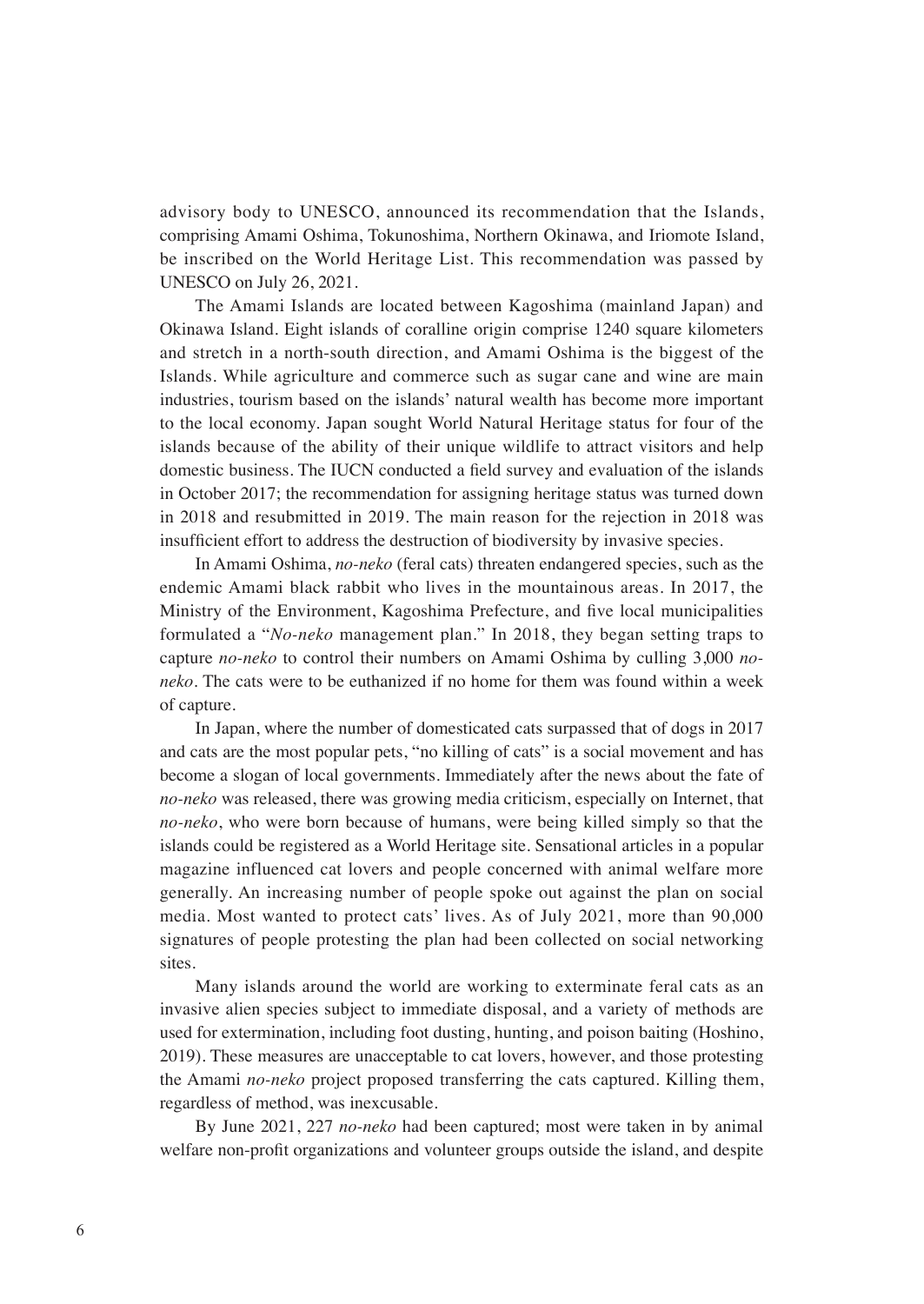the original plan, euthanasia has been avoided. This could be considered an unexpected outcome of the protests and an example of "strange cooperation" between groups implementing the *no-neko* control plan and groups who are unlikely to agree. Based upon the perspective of Actor-Network Theory, this study explores how each actor, including major groups implementing the *no-neko* control plan, opponents to the plan, and *no-neko* (feral cats) and Amami black rabbits (endangered species), were connected by the media on/off the island, resulting in strange cooperation.

## Related Studies

#### *Environmental Communication*

Environmental issues are not always visible, as they tend to be problems only for a particular area, specific individuals, or certain groups and cannot directly be experienced by other members of society. Therefore, media play an important role in informing the public on environmental issues and introducing environmental discourse (Sekiya, 2015; Hansen, 2019). The media's environmental communication can be seen as a "pragmatic and constitutive vehicle for our understanding of the environment as well as our relationships to the natural world" (Cox, 2013, p.19). Environmental communication shapes our understanding, creates meaning, and orients us to a wider world through films, print media, television, social media, etc.

In the Internet era, the migration of environmental news online has escalated, with an explosive growth in the green blogosphere. As Cox (2013) points out, "It is inevitable that, in a world mediated by online and mobile connections with others, such media influences what we learn, perceive, and think about the environment" (p.184). He lists six ways that social media have changed environmental communication: environmental information and "buzz"; green communities and social networking; reporting and documenting; public criticism and accountability; mobilizing; microvolunteering and self-organizing (2013, pp.178-191).

Environmental communication plays an important role in the public sphere where diverse voices engage the attention of others about environmental concerns. Cox (2013) defines the public sphere as "the realm of influence that is created when individuals engage others in communication—through conversation, argument, debate, or questioning—about subjects of shared concern or topics that affect a wider community" (p.24). It is not possible to solve environmental problems without communicating with people in the society and building consensus among various stakeholders (Kuwako, 2010). Engaging the public is a key concern, as the public has influence. Citing Habermas, Cox explains, "In public hearings, newspaper editorials, online alerts, speeches at rallies, street festivals, and countless other occasions in which we engage others in conversation, debate, or other forms of symbolic actions, the public sphere emerges as a potential sphere of influence"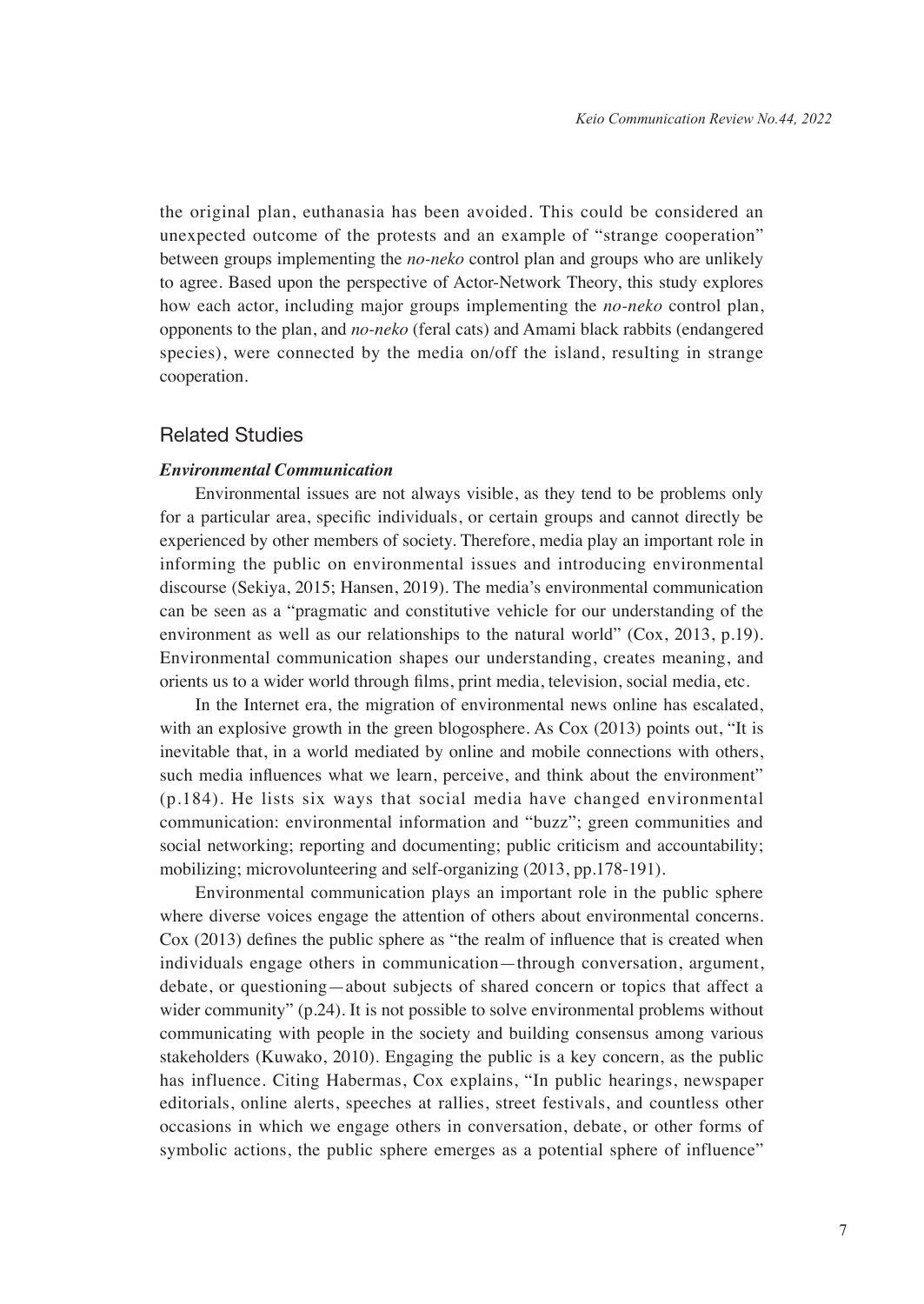#### (2013, p.25).

#### *Conflict between Biodiversity Conservation and Animal Welfare*

There are often disagreements about the resolution of environmental issues. It is quite difficult to reach consensus on the best resolution. The issue of biodiversity protection is no exception. For one thing, "biodiversity" is not easy to understand. As Eller (2019) explains:

Extinction and endangered species are an issue that the public grasps with relative ease…but the term "biodiversity" stirs up a level of abstraction that should be broken down by the media. People may lack an awareness about the interactions of species and the relevance of biodiversity in our lives.

To this, Hayashi (2010) adds:

While appeals to biodiversity are used as the basis for political decisions, scientific research, and to justify major decisions, it may be problematic that the concept of biodiversity and its value seem to be unclear. At worst, an examination may reveal that biodiversity is not as valuable as claimed. Even if this is not the case, diversity conservation efforts may be failing to preserve valuable parts of ecosystems or preserving parts with less value at the expense of time, effort, money, resources, opportunities, and the lives of exotic animals to be exterminated (p.112).

In addition to difficulties understanding the concept of biodiversity, the news coverage is much smaller than on climate change (Eller, 2019). Kousaka (2015) reveals the bias of news coverage in a study examining the coverage of the tenth session of the Conference of the Parties (COP10) in Buenos Ares in 2004. Kousaka notes that the number of news items on environmental protection and conservation remained constant for a year, while those on biodiversity and COP10 fluctuated greatly.

Biodiversity is not well understood, and it becomes even more difficult to understand when animal welfare issues are related to it, especially as it can conflict with issues of animal welfare protection (e.g., Soulé 1985; Capozelli, 2019). It is known that free-ranging domestic cats (*Felis catus*) impose risks on ecosystems and represent a complex and critical problem in biodiversity conservation and cat and human health globally (Gramza et al., 2015). However, the management of these cats has often been portrayed in the popular media and the scientific literature as a debate between environmental groups and animal rights and/or advocacy groups on perceptions of outdoor cats and support for cat management methods, focusing on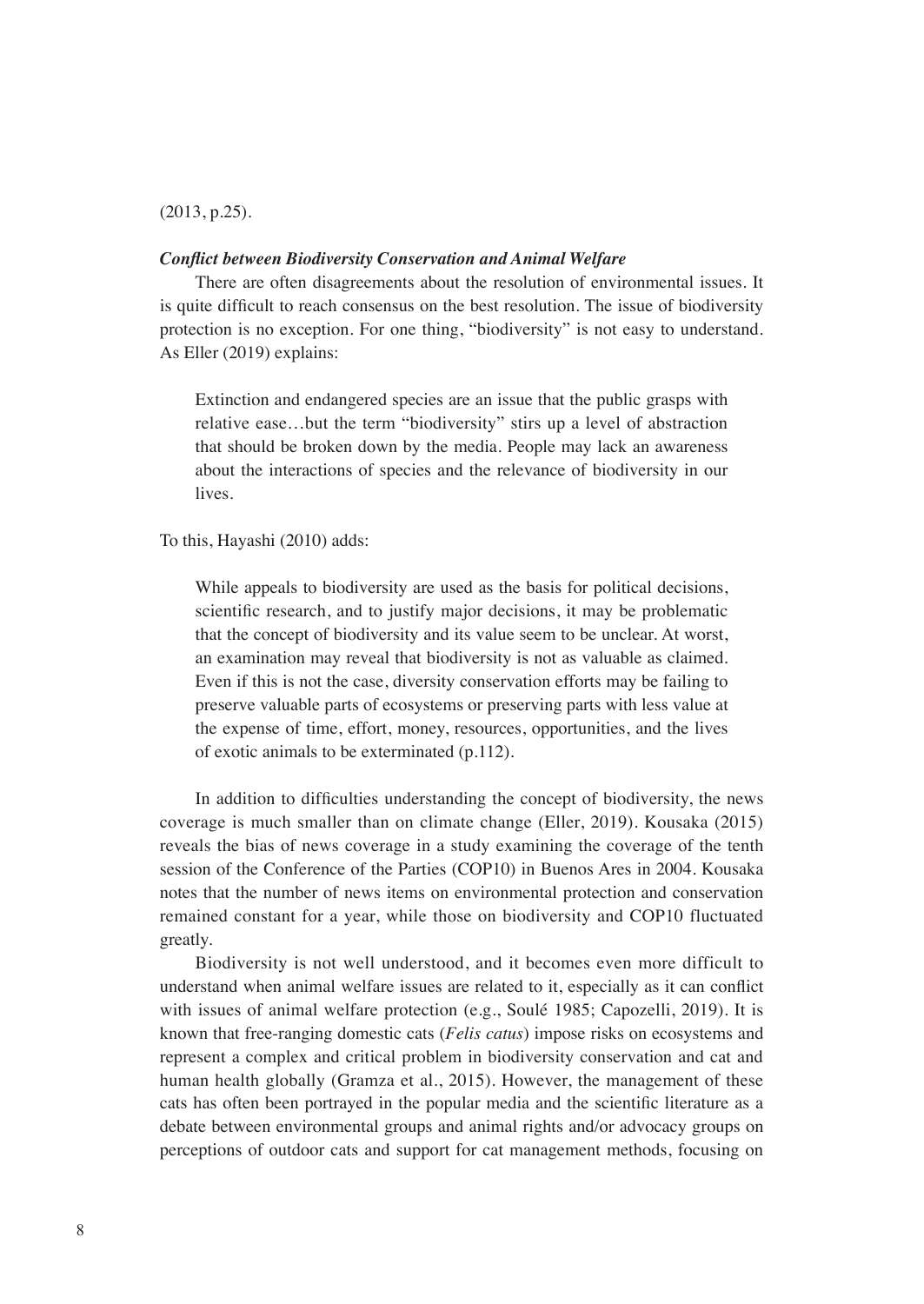areas of disagreement instead of common interests (Wald, Jacobson, & Levy, 2013). The popular media often frame it as a war between "cat people" and "wildlife people" and enhance this perception with sensational titles (Wald, Jacobson, & Levy, 2013).

Question wording, issue framing, and survey context can significantly influence survey responses to handling the problem of feral cats. Compared to studies using more neutral words, such as "campus cats" or "outdoor cats," previous surveys of public support for feral cat management in the US have reported greater support for euthanasia than trap-neuter-return (TNR) policies. The words used to describe a specific object (e.g., "feral" vs "community" cat) or concept (e.g., "removal" vs "kill" or "euthanasia") have an effect on readers or viewers (Smith, 1987). Thus, the wording used in media may influence stakeholder perceptions of managing freeranging domestic cats. Hansen (2019) describes "mediated communication" as a key component in both public understanding and political decision-making:

Like public opinion, media coverage itself often becomes a central referent and actor in the rhetoric of public controversy. Selective use of media stories as "evidence" is both tempting and easy for the simple reason that the media are so highly visible and therefore and easily identifiable reference point (p.167).

This type of mediated communication applies to the dissemination of information on feral cats in Amami Ohshima. Various stakeholders on the island formed opinions on the issue for years. Local media discussed the need for biodiversity conservation on the island and highlighted the various activities of the main organizations/groups. Shocking photos of Amami black rabbits killed by *noneko* (feral cats) often appeared in the media. These stories promoted a common understanding of the plan to reduce *no-neko* numbers among the islanders who were expected to do the right thing to save biodiversity on the islands.

Animal welfare nonprofit organizations outside the island also disseminated information on the issue, proposing alternative actions, including foster care for captive *no-neko*, and reviewing the plan on their blogs and other social media platforms. They showed cute photos of captive *no-neko* on their websites, suggesting *no-neko* could be domesticated easily by humans. These stories attracted animal welfare groups and cat lovers, increasing the number of those opposing the killing of *no-neko*.

Thus, media for both groups—those for and against the reduction of the *noneko* population by any means necessary—played an important role discussing the issue of biodiversity conservation, telling quite different stories about *no-neko* and Amami black rabbits, and motivating the actions of stakeholders of/off the island.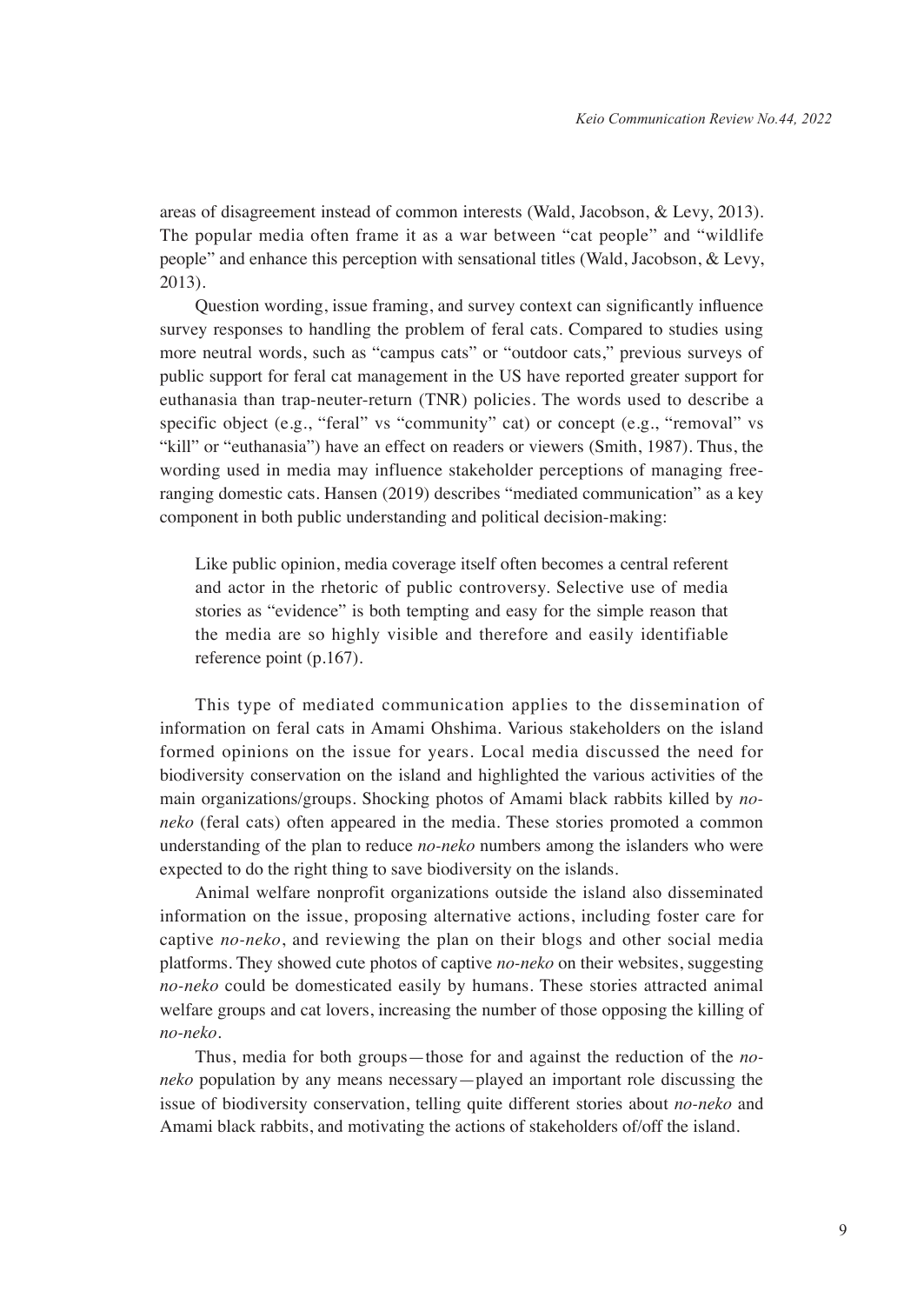## Theoretical Framework

#### *Actor-Network Theory*

The study of environmental communication typically focuses on media representation, implementing various methods including content analysis, agenda setting, framing analysis, and discourse analysis. However, a different approach is needed to explore complex processes in the environmental field. In this case, it is considered that media might play a role in creating a "strange cooperation" between very different stakeholders.

Actor-Network Theory (ANT) offers a way to approach relations between environment and society. ANT is gaining ground in the social sciences as a suitable theoretical model for building realistic and constructive approaches to environmental issues. Latour (2005), Callon (1986), and Law (1986) consider human and nonhuman actors as mutually shaping, transforming, and translating each other in the course of networking practices. ANT sees "society" as an unstable and ephemeral phenomenon formed by relations between actors that are not social in nature. Almost all beings on this planet—human beings, other animals, plants, fungi, inanimate objects—constitute a social world and a variety of realities by virtue of the relations established between them. In this approach, it is not possible to separate the social from the natural spheres, or sociological from scientific perspectives; both the environment and society are concepts created by humans, and human beings are themselves hybrid phenomena of nature and culture.

In ANT, "media" have rarely been addressed explicitly, but the theoretical and methodological agendas of ANT indirectly accommodate the media (Thielmann, 2013, as cited in Spöhrer, 2017). The concept of performance, or the network of relationships between human and non-human actors as an important component of living space, is central to ANT. The events and groups under investigation are considered to be produced by and the result of these practices. Latour (2005) identifies two concepts of performance—intermediaries and mediators:

An intermediary, in my vocabulary, is what transports meaning or force without transformation: defining its inputs is enough to define its outputs. For all practical purposes, an intermediary can be taken not only as a black box, but also as a black box counting for one, even if it is internally made of many parts. Mediators, on the other hand, cannot be counted as just one; they might count for one, for nothing for several, or for infinity. Their input is never a good predictor of their output; their specificity has to be taken into account every time. Mediators transform, translate, distort, and modify the meaning or the elements they are supposed to carry. No matter how complicated an intermediary is, it may, for all practical purposes, count for just one – or even for nothing at all because it can be easily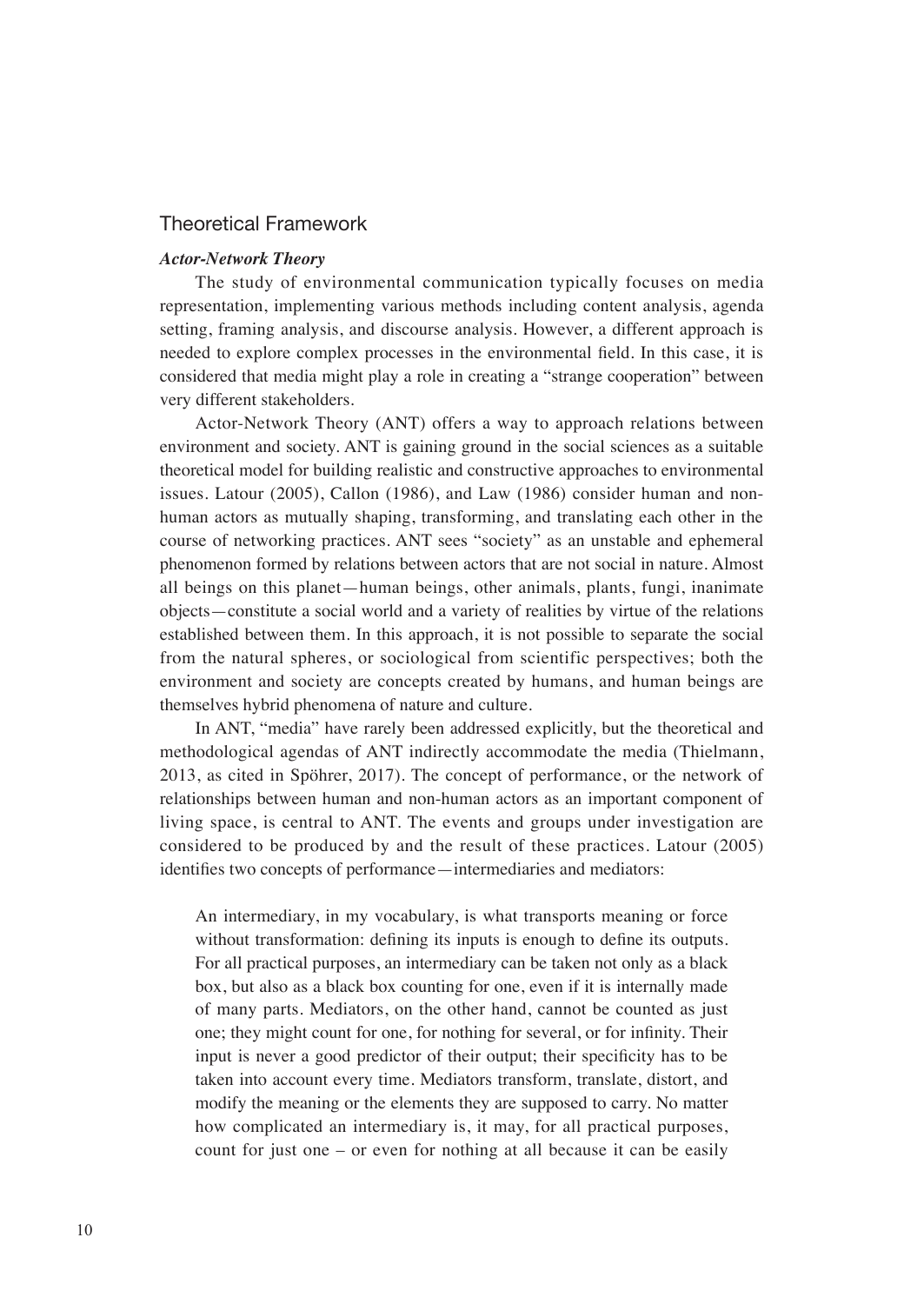forgotten. No matter how apparently simple a mediator may look, it may become complex; it may lead in multiple directions which will modify all the contradictory accounts attributed to its role (p.39).

If media are treated as "mediators," they can no longer be seen as merely representational technologies, and thus are capable of explaining or analyzing essential or inherent logics with regard to relevant elements within the actornetwork. Nor can they be treated merely as a means to an end, an instrument that passively serves the interests of producers and consumers. This notion of passive, static media as "channels" has been discussed in the context of the sender-receiver model. ANT-based media analysis asks "how interest groups are negotiated and translated into each other in relation to the composition of their records and purposes" (Spöhrer, 2017, p.11).

Latour (2005) further explains that a macro field is a place connected to many micro fields through some medium. He positions such media as any ties that connect various places, any conduits, any means of transport, any vehicles; various means of transport move through the conduits, carrying recorded documents, writings, materials, and so on. Providing information is the act of putting something into a form, and this form includes various media, for instance, newspaper clippings, reports, maps, and so on. In other words, media are capable of describing formalism in material terms, and this description allows us to take seriously the connective capacity of form (Latour, 2005, pp.429-430).

In ANT, networks are also a methodological research tool deployed to describe the way the collectivities and events are organized and inter-relate (Latour, 2005). Based on ANT, Martins and Dias (2017) researched types of inter-relations for territorial transformation that led to sustainable projects by analyzing conflicts in the establishment of the Southern Right Whale Environmental Protection Area. They argue that "the notion of conflict represents an analytical alternative that reveals the heterogeneity of interests, values, agents and ways of appropriating spaces that are in place in different collective groups" (pp.41-42).

Callon (1986) suggests the process of formation, transformation, and collapse of actor-networks can be understood as a dynamic process consisting of moments of "problematization," "interessement," "enrolment," and "mobilization." In problematization, the main actors list and define other actors to achieve their objectives. It is necessary to clarify the location of problems that differ among actors, and the main actor itself must be in a position to coordinate them. Next, in the interessement phase, new actors are brought in as concrete interest devices to prevent the actors defined in problematization from turning to other networks and to direct the interest of other actors to the main actor. The role of problem coordination is demonstrated through concrete actors. In the enrolment phase, relationships created by the various interests are made stronger and accepted by all actors. The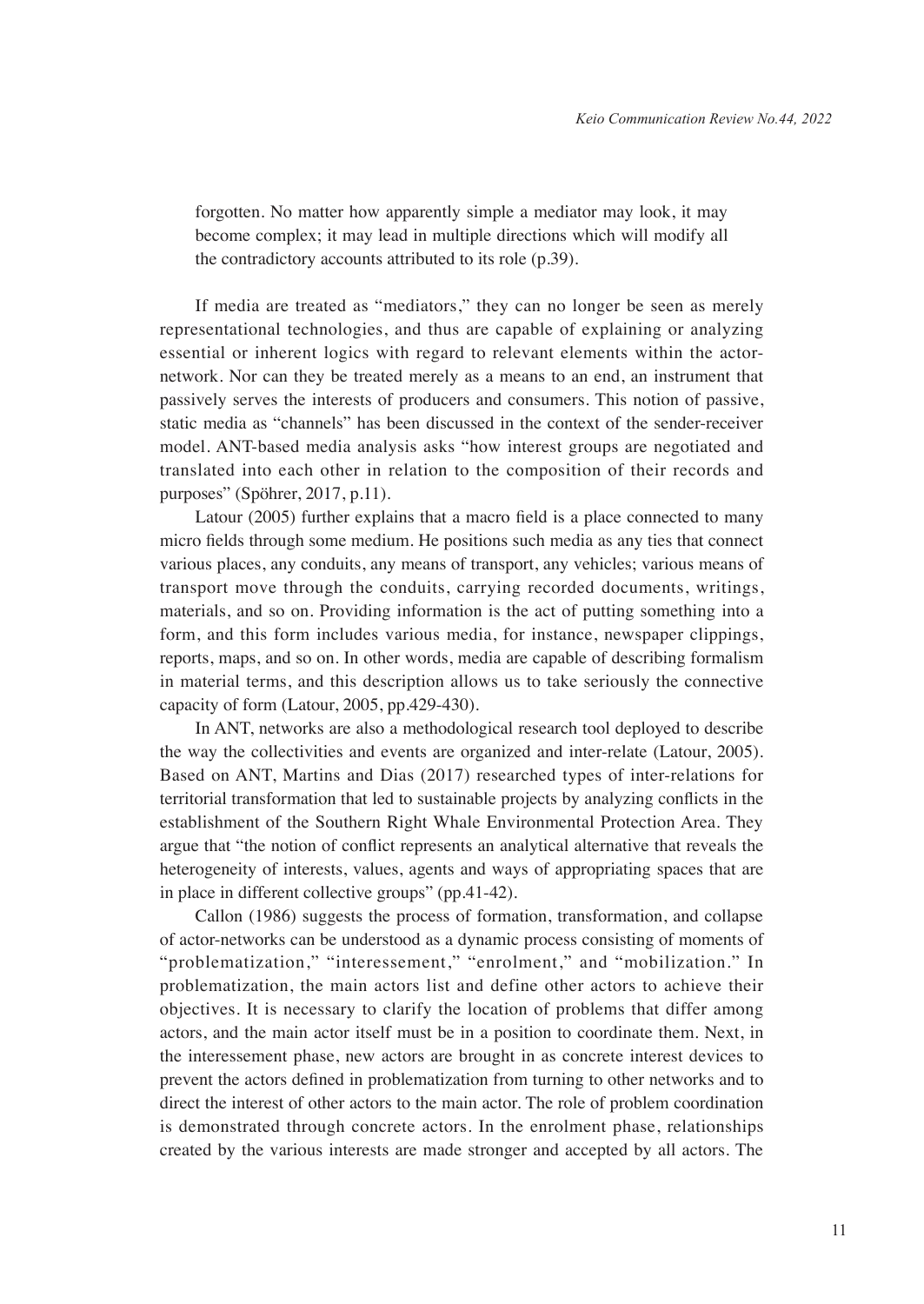interests of the main actor may be overturned by changes in other conditions, requiring persistent negotiation. In the mobilization phase, the agreed-upon interests are turned into actions.

Callon applies this process to a scientific and economic controversy over the causes of the decline in the population of scallops in St. Brieuc Bay. He builds a network of actors, defining the status and roles of fishermen, stakeholders, and other humans, in the establishment of scallop aquaculture. Scallops also have a role in the construction of the network and become actors in it. Based on the problematization of the researcher, the status and roles of the actors are defined, the network is built (interessement and enrolment), and practical attempts are made to cultivate scallops (mobilization). The formation of the actor network is also a process of translation from the perspective of the aquaculture researcher as an actor. Whether this process of translation will lead to successful implementation or to failure and the collapse of the network can only be determined after the fact. In this case, the scallops failed to establish themselves in the Bay.

Callon's analysis and identification of moments in the development of a network are particularly relevant to the case of *no-neko* in the Amami Islands.

## Research Question and Method

#### *Research Question*

Based on ANT, various media, including local media, national media, and social media, used by main actors in their actions to prevent the killing of *no-neko*  can be seen as mediators between these actors and also as motivators of their actions. Their actions can be regarded as dynamic processes consisting of Callon's four moments: problematization, interessement, enrolment, mobilization. Based on this, the study made the following research questions.

- RQ1: How have media as mediators played a role in each moment of the action against killing *no-neko* for biodiversity conservation?
- RQ2: How did the process of translation lead to the result of the zero killing of *no-neko*?

#### *Research Method*

The case study covers a period of six years, starting in 2015 when Amami Oshima Cat Countermeasure Council was founded to implement the plan to reduce the numbers of *no-neko* and ending in 2021 when UNESCO announced Amami Oshima, Tokunoshima, Northern Okinawa, and Iriomote Island were registered as UNESCO natural heritage sites. The study used three qualitative procedures:

**Qualitative content analysis.** Articles related to *no-neko* and biodiversity of the Amami Islands in the following: local newspapers (2015~July 2021), including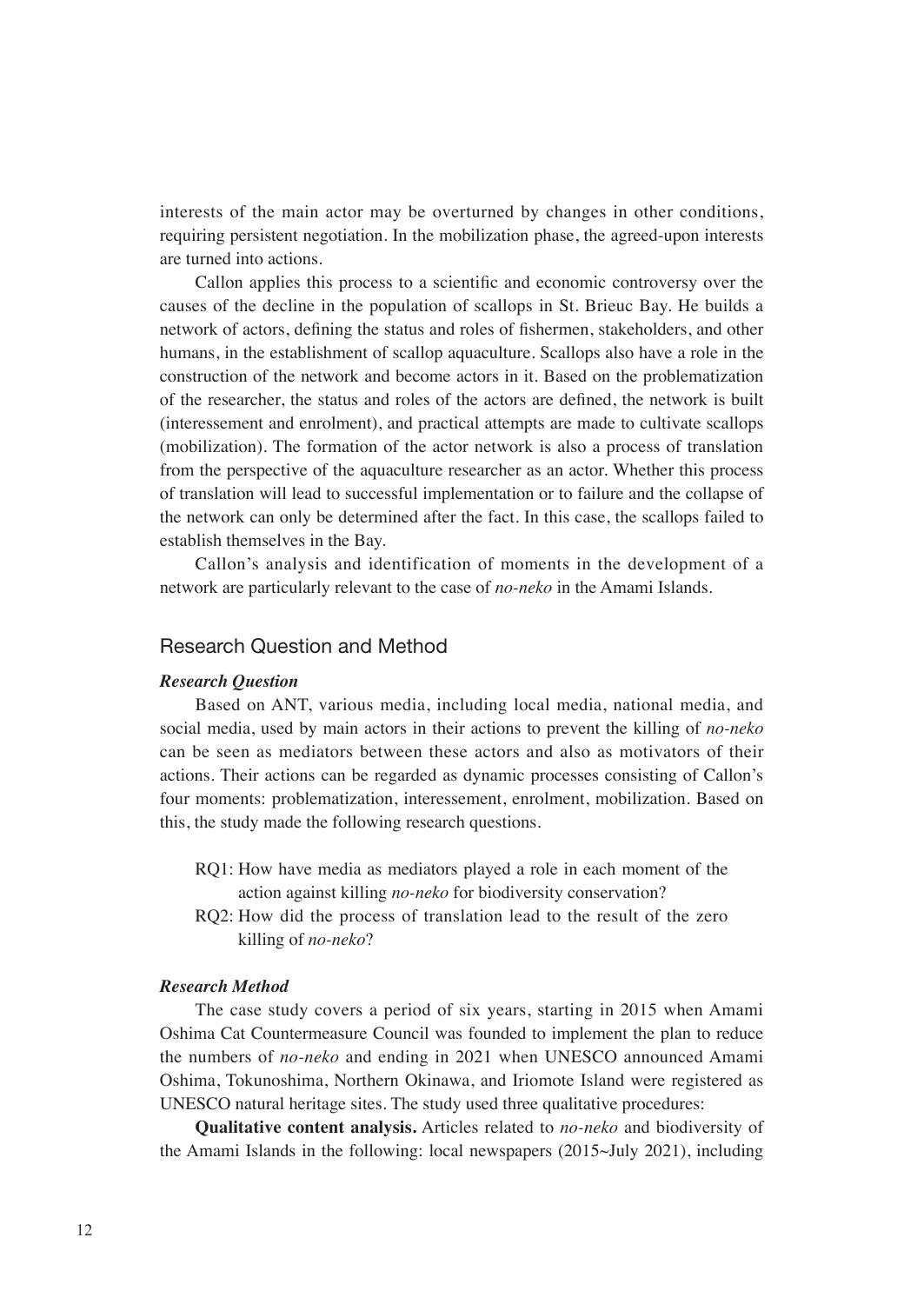Nankai Nichinichi Shimbun, Amami Shimbun, Minami-Nihon Shimbun; national newspapers (2015~July 2021), including Asahi Shimbun, Yomiuri Shimbun, Mainichi Shimbun; campaign site on Chang.org (2017~July 2021), including reports on the site "Protect Cats from Easy Killing that Excludes World Heritage"; blog of Goal Zero and blog of Animal Foundation, chief actors in the campaign against killing *no-neko* (2017~July 2021).

**Interviews with stakeholders.** In-depth interviews with Amami Nekobu (a non-profit organization for cat protection and promoting proper cat care in the island) and Amami City promoting the cat control plan; informal interviews with those formulating the plan, some nonprofit groups for cat protection, and cat lovers.

**Participant observation.** Events related to the *no-neko* issue, including *Nyantomo* Festival 2018 in Amami Ohshima, Amamio Environmental Culture Festival 2018 in Amami Oshima, and *Neko-ichi Neko-za* (cat protection culture festival) 2018 in Tokyo; fieldwork at Uken Village and Amami City from 2015 to March 2020.

#### Linking *No-neko* Protection Activities with Biodiversity Conservation

In ANT, network formation tells a story; it is a description, a proposition in which all the actors are doing something (Latour, 2005). This section describes the case in the following order: 1) process leading to the formulation of the plan; 2) main actors in the process of actions against killing *no-neko*; and 3) the four moments in the process.

## *Process Leading to the Formulation of the Plan*

The issue of *no-neko* in Amami Oshima first appeared in the Amami Archipelago Nature Symbiosis Plan 2003. At that time, the focus was on the proper breeding of domestic cats. Amami Oshima Wild Dog and Cat Countermeasure Study Group was launched in 2008. That year, a shocking photo of a *no-neko* holding a Amami black rabbit in its mouth was taken by a monitoring camera. This photo has been shown repeatedly in local media since then. An ordinance on proper breeding and management of domestic cats was enacted in 2011. Amami Oshima *No-neko*  Countermeasure Working Group (ACWG) was formed in 2013; it comprised five Amami Oshima municipalities, veterinary associations, and nonprofit organizations related to wildlife and animal welfare. Its task was to discuss and plan a countermeasure.

The countermeasure in a narrow sense was to remove the *no-neko* that preys on rare wildlife living on the mountain. However, the cats of interest were not limited to feral cats, but included stray cats such as abandoned domestic cats living outdoors in the island. Japanese society tends to honor certain animals, such as cats, because of indigenous views of animals. The emotional and social resistance to killing captured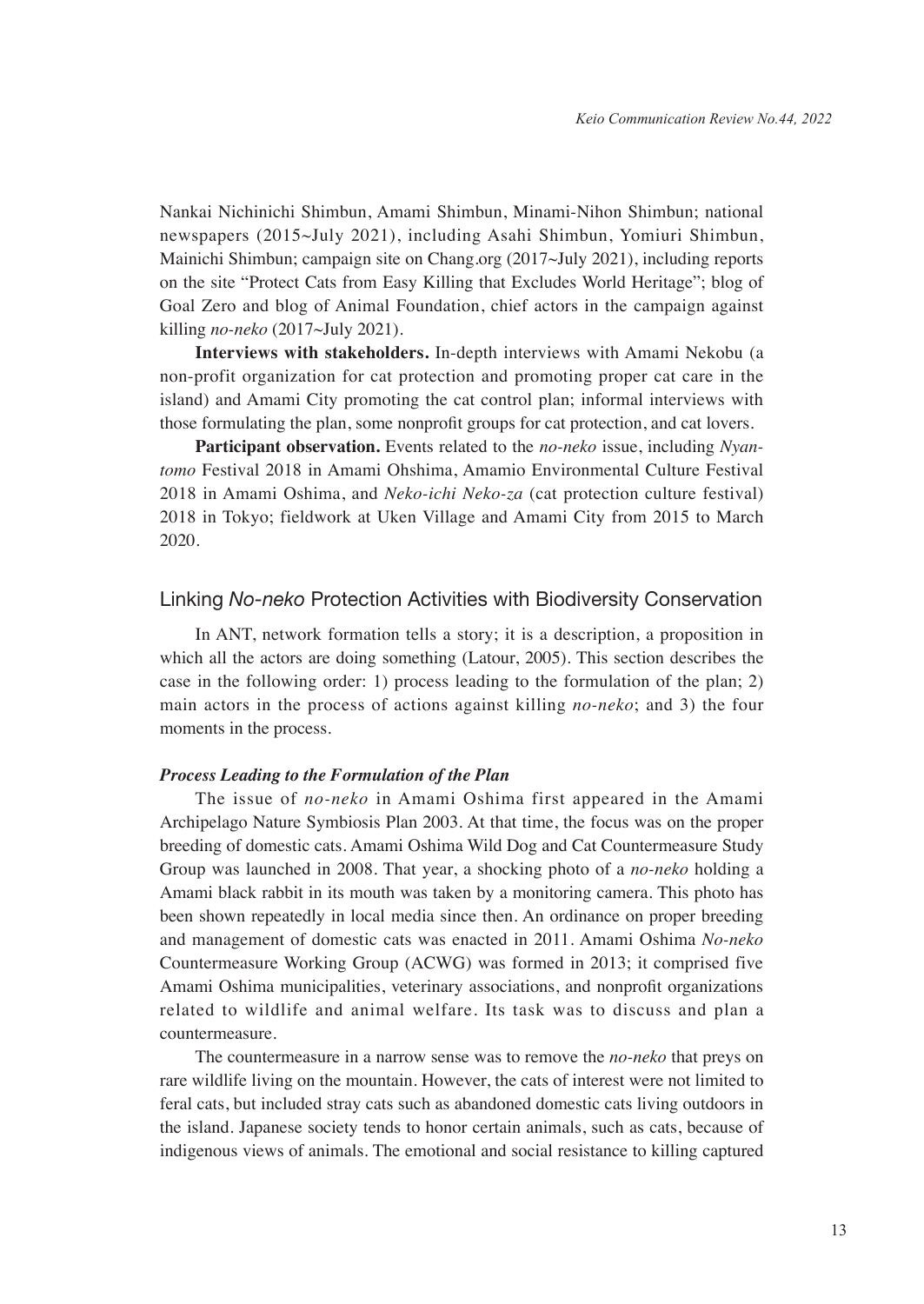cats is extremely high, unlike other animals such as mongoose. As such, it is difficult to think about the issue in a broad sense by subtracting people's consciousness and feelings.

Therefore, ACWG needed to construct a series of mechanisms: "proper breeding  $\rightarrow$  capture  $\rightarrow$  protection and housing  $\rightarrow$  transfer." It would involve people outside the island as recipients of the cats. Experience, knowledge, understanding, and values related to this issue differed among residents, making it difficult to create and operate (Oguri, 2019). In 2016, Amami Cat Network, a group raising awareness of feline issues and educating people about proper cat care, joined ACWG for disussing this more carefully. ACWG held various events for islanders, including study sessions, symposia, and classes, to explain the *no-neko* issue and biodiversity on the island. The style and contents of these events varied; for instance, some events invited leading scholars from Japan and elsewhere to discuss the issue, while others involved elementary, middle, and high school students in learning through arts and sciences. Face-to-face communication was important for discussion and for forming common understandings. Booklets were also used for public awareness. All events were reported by local media, including local newspapers, community radio, and CATV on the island. In those media, their photographs of *no-neko* capturing Amami black rabbit and dead bodiies of the rabbit were frequently appeared.

The dissent was not simply about killing cats. In fact, there was a sense of unavoidability – this might have to happen to preserve the ecosystem – and many called for calm argumentation. After careful discussion for almost four years, ACWG finally decided on a plan, "*No-neko* management plan for ecological conservation in Amami Oshima" in 2017. The plan established the mechanisms mentioned above and included euthanasia, if unavoidable.

#### *Main Actors in the Process of Action against Killing No-Neko*

Even in a closed position, there are differences in knowledge and value recognition based on thoughts and biases, and with the announcement of the plan, a collision occurred. In September 2017, immediately after the plan to reduce the numbers of *no-neko* was announced, a group of animal welfare nonprofit organizations located outside the island started a campaign on the Internet (Chang. org), "Protect cats from easy killing that excludes World Heritage," an anti-signature activity against the plan, particularly euthanasia. The group included two leading nonprofit organizations, Goal Zero and Animal Foundation, both led by veterinarians and well-known for promoting and performing TNR to reduce the number of cats to be killed in Japan. Goal Zero was particularly active in opposing the killing of *noneko* and also in acclimatizing *no-neko* and finding homes for them as transferees.

As shown in Table 1, the main actors were four key human actors and two nonhuman actors.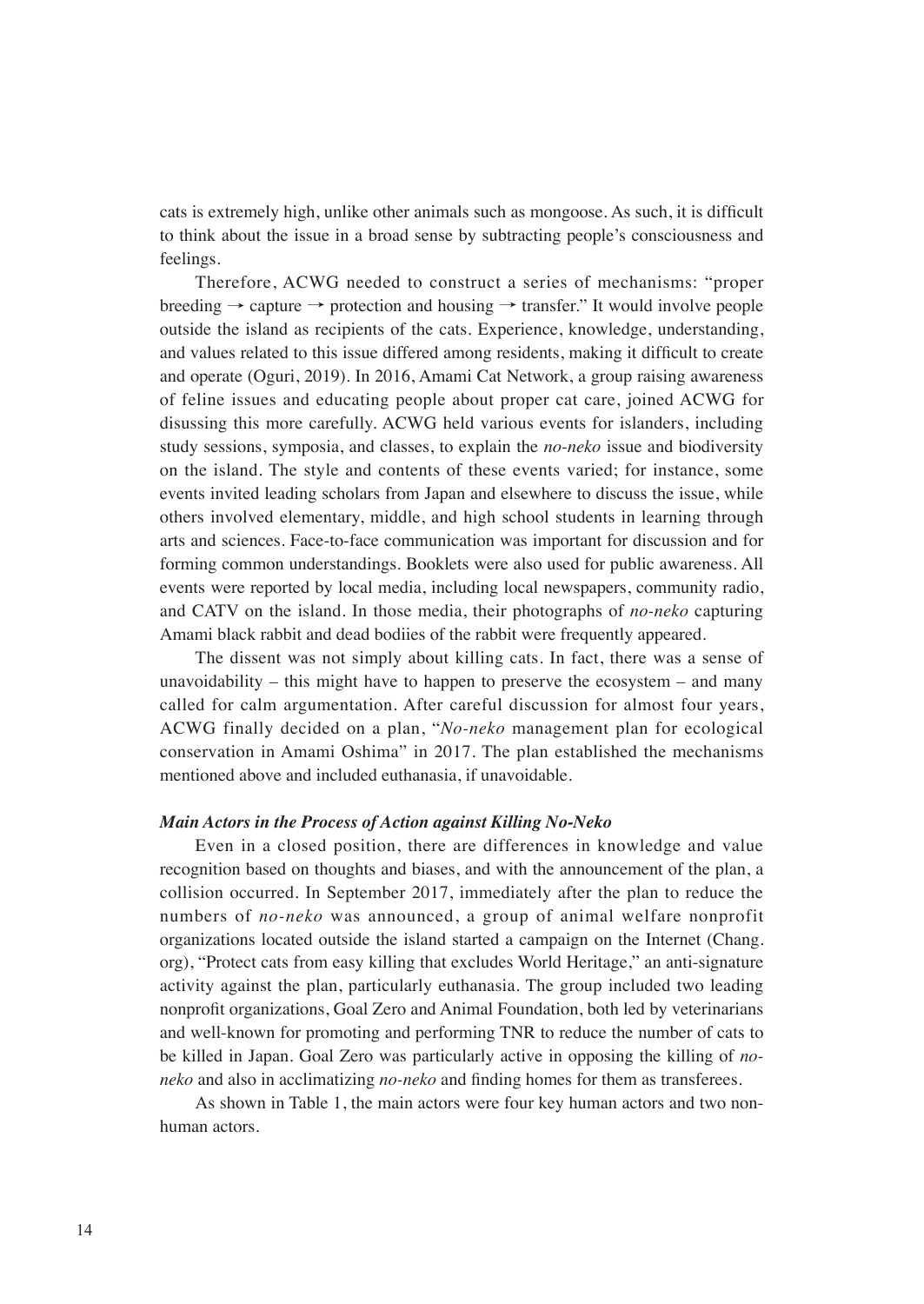| Plan execution                                                                                                                                                                                                                       | Against the plan                                                                                                                                                                       | Object of the plan                                               |
|--------------------------------------------------------------------------------------------------------------------------------------------------------------------------------------------------------------------------------------|----------------------------------------------------------------------------------------------------------------------------------------------------------------------------------------|------------------------------------------------------------------|
| Amami Oshima Cat                                                                                                                                                                                                                     | <b>Goal Zero</b>                                                                                                                                                                       | Amami Black Rabbit                                               |
| <b>Measures Council</b><br>Created guidelines for<br>implementing the transfer of<br><i>no-neko</i> , operating cat<br>shelters, spaying and<br>neutering and transferring cats                                                      | A nonprofit organization of<br>young veterinarians<br>promoting the sterilization of<br>cats. Leader of action against<br>the killing of captive cats and<br>transferring them instead | A rare species living in<br>mountains, preyed upon by<br>no-neko |
| <b>Amami Cat Network</b><br>A group raising awareness of<br>feline issues and educating<br>people about proper cat care<br>A group consisting of Amami<br>Ornithologists' Club, Amami<br>Mammal Research Group,<br>and Amami Nekobu. | <b>Animal Foundation</b><br>Promoting TNR /Opposing<br>the killing of captive cats and<br>proposing TNR instead                                                                        | Amami No-neko<br>Living in mountains and<br>captured by trapping |

## Table 1. Main Actors

#### *Four Moments in the Process*

This study traces the case from the standpoint of the group opposed to killing *no-neko*, particularly Goal Zero who played a central role.

**Problematization.** To protect rare species on Amami Oshima for UNESCO nature registration, ACWG proposed capturing *no-neko* to reduce their numbers, and to make maximum efforts to transfer captured *no-neko*, but in some cases to euthanize them. In response, animal welfare groups, veterinarians, and individuals who opposed killing immediately formed a group. All members worked outside the island; half were from Okinawa, an hour to Amami by plane, and half were from Kanto region, including Tokyo, Kanagawa, and Saitama prefectures (see Table 2). The group started a social campaign on Change.org on September 19, 2017. Dr. Tomoko Saito of Goal Zero, a veterinarian working at her own hospital, became a group leader and a representative of the campaign.

They collected 30,000 signatures within a month; these were submitted to the Ministry of the Environment, UNESCO, IUCN, Governor of Okinawa Prefecture, Governor of Kagoshima Prefecture, Amami City, Tatsugo Town in Oshima County, Council for Cat Control in the three Towns of Tokunoshima, and Study Group on Invasive Alien Cats. The signatures were hand-delivered to the Ministry of the Environment, Okinawa Prefecture, and Amami City. A press conference was held at that time, and local newspapers in Okinawa and Amami covered the news. Thus, local people learned many people outside the island opposed the Amami *no-neko*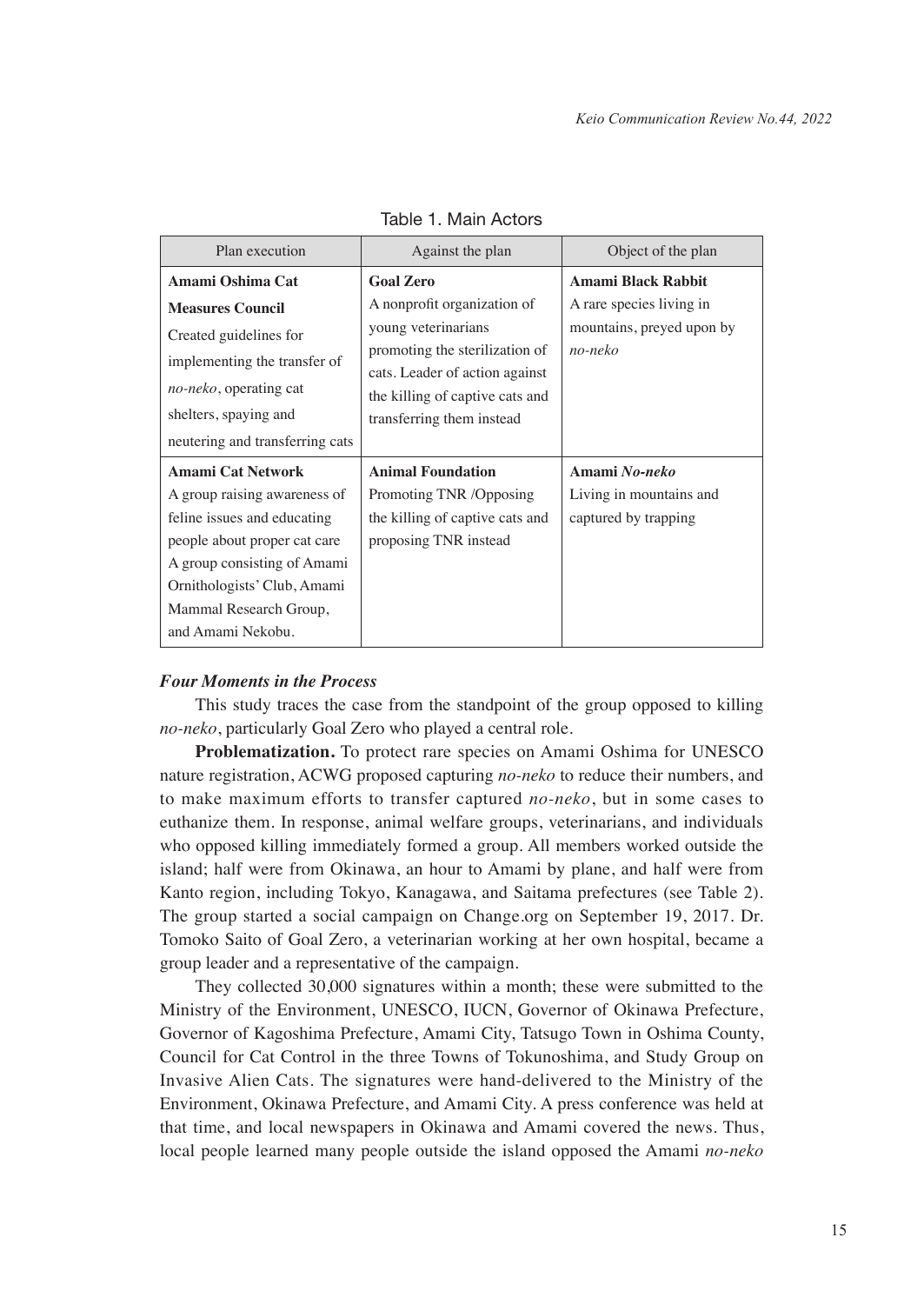plan.

| Goal Zero                     | (Nonprofit, Tokyo)     |
|-------------------------------|------------------------|
| Hope to Life team ZERO        | (Nonprofit, Saitama)   |
| Ryukyu Wannyan Yuimaru        | (Nonprofit, Okinawa)   |
| Cherubims Animal Home         | (Nonprofit, Okinawa)   |
| <b>Ones Partner</b>           | (Nonprofit, Okinawa)   |
| Yamaguchi Veterinary Hospital | (Kanagawa)             |
| Etsuko Izumi                  | (Film director, Tokyo) |

Table 2. Leaders of the Social Campaign

The articles were archived and featured with photos on Goal Zero's blog and campaign site. For instance, Dr. Saito reported her visit to Amami City to submit the signatures on Goal Zero's blog on April 15, 2018.<sup>1</sup> She explained in detail what the submission looked like and the reaction of the person in charge and included a photo of an article in the local newspaper. She described her talks with various people during her visit, illustrating her understanding of and sympathy for people involved in implementing the plan, as well as the difficulties the island faced:

We were able to hear from the local government, veterinarians, and volunteers, and it seemed that the awareness of dog and cat owners was still far off compared to the urgency of the rare species that must be protected. No one in the local government is willing to kill them. Volunteers are also desperate to save as many animals as possible…. From the viewpoint of rare species protection, it is becoming more and more difficult for cats to survive outdoors on the island.

She mentioned Amami Nekobu, the only nonprofit organization for cat protection on Amami Ohshima. Amami Nekobu argued euthanasia was unavoidable as a worst case scenario, and as a member of the Amami Cat Network, it worked very hard for the coexistence of cats and rare species on the island.

An article in Amami Shimbun, a local newspaper, on April 14, 2018, the day after the signatures were submitted, was entitled "Oppose the easy killing of cats." The article explained the reasons for the opposition to the killing of cats and the submission of the collected signatures. It also described the exchange of opinions between Dr. Saito and the section chief in charge of Amami City: the city's idea of solving the cat problem with the cooperation of various people. Dr. Saito's idea of

<sup>1</sup> https://ameblo.jp/npogoalzero/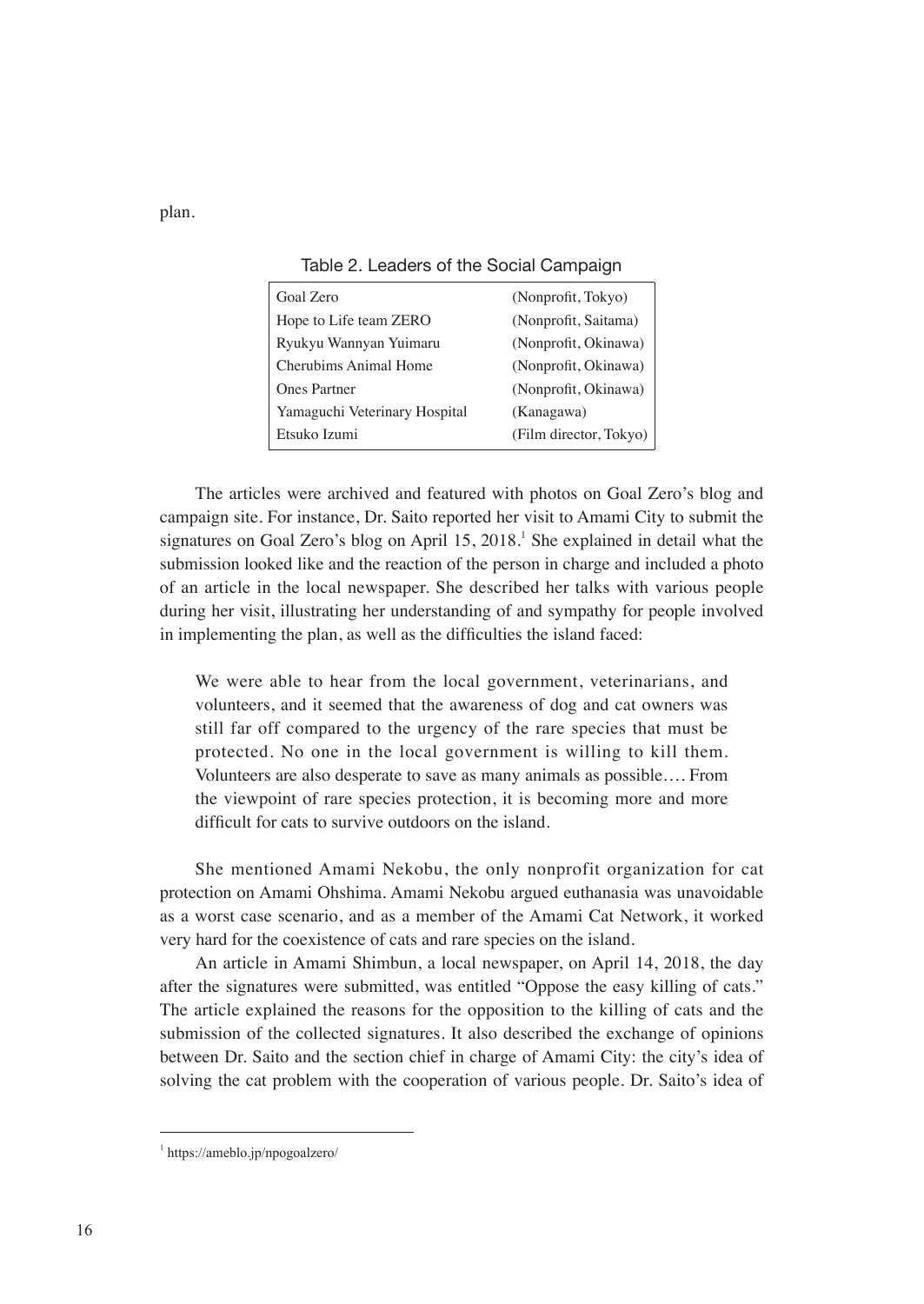cooperating from outside the island to solve the problem was also mentioned.

In this way, those opposed to killing cats learned how their actions could contribute to the opposition to killing *no-neko* and how people on the island thought and felt about the issue. Most importantly, they learned how the two ostensibly opposed stakeholders connected and communicated, a story rarely told in mass media.

**Interessement.** In 2018, the Ministry of the Environment finally started *noneko* capture. If a foster home was not found within a week, the *no-neko* was to be euthanized. To become a foster home for a *no-neko*, people needed to apply to a certified transfer agent. There were two types of agents: those working to find a new lifetime caretaker, and those keeping a cat for themselves. Either case required an applicant to follow the process of transfer shown in Table 3. This was a burden for anyone, particularly people living outside the island.

## Table 3. Process of Transfer<sup>2</sup>

- 1. Submit an application to be certified as a transferee.
- 2. A screening committee examines whether or not to certify the applicant as a transferee.
- 3. The approved transferee must attend a pre-transfer training session at the Amami Noneko Center.
- 4. Once the cat is captured, information and photos of the cat will be sent to the person to whom the cat is to be transferred.
- 5. If you wish to take the cat, please contact the council for matching.
- 6. After matching, apply for the transfer of the cat you wish to take in.
- 7. The cat will be spayed or neutered and microchipped before being transferred.

Some members of the group opposed to killing cats, notably Goal Zero, applied to be certified transfer agents. Dr. Saito of Goal Zero began to visit Amami Ohshima regularly. She brought back stray and abandoned cats that had been sheltered by local veterinarians and volunteers. These cats (*no-neko*, stray cats, protected cats) were simply called "Amami cats," and after necessary care, they were offered to foster homes. Each of these cats was given a name, and its story appeared on the blog, along with cute pictures.

In July 2018, a cultural festival for protected cats called *Neko-ichi Neko-za* was held in Tokyo; more than 3,000 cat lovers got together for shopping, performances, and events related to cats. There was a talk on the Amami *no-neko* issue with Dr. Saito, an owner of an ex-*no-neko* captured on Chichijima Island, and the representative of Neco Republic, the festival producer. The representative of Amami

<sup>2</sup> https://www.city.amami.lg.jp/kankyo/noneko.html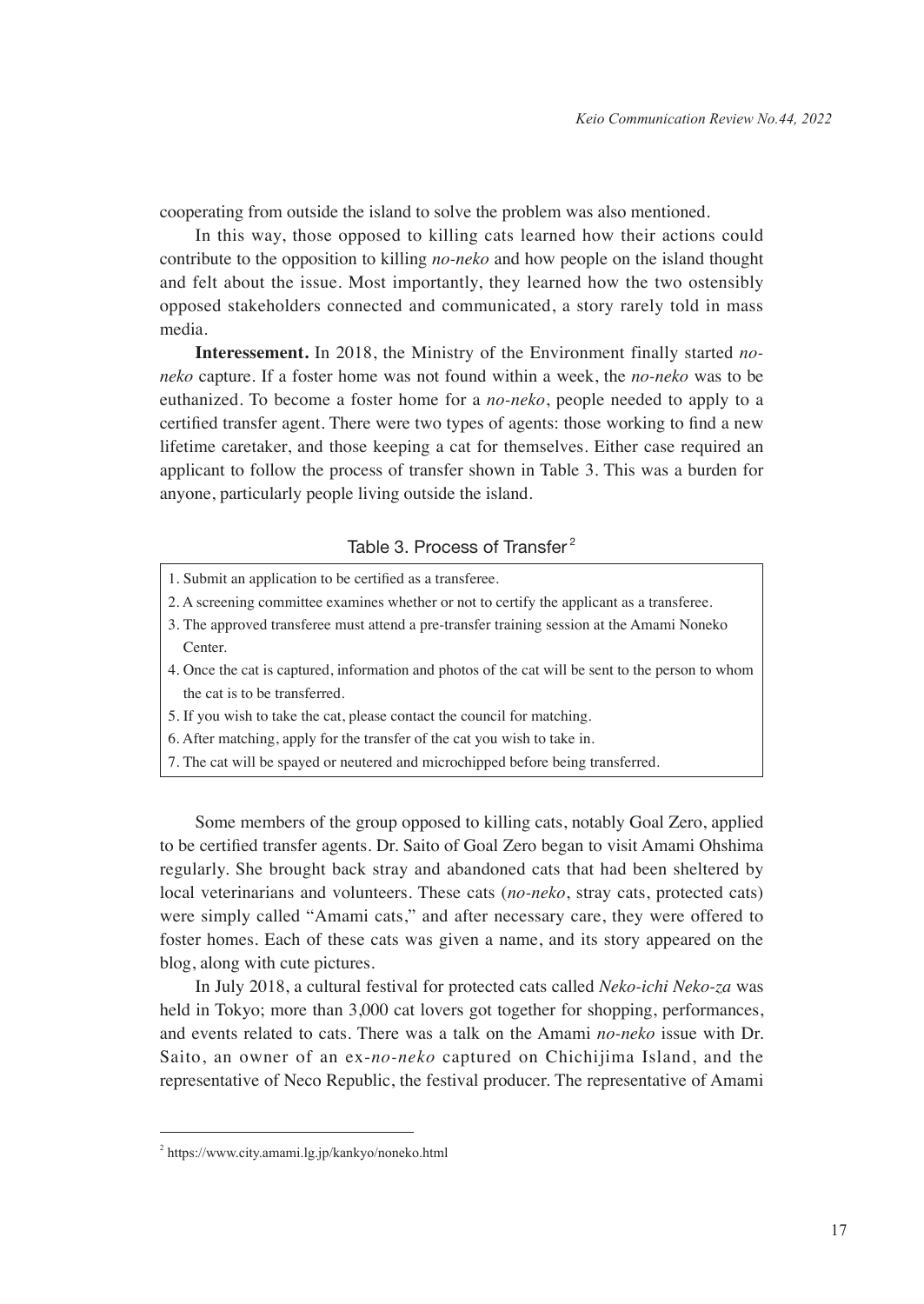Nekobu was asked to join the talk, but the airfare was too expensive for her to come. Obviously, most participants were opponents of the plan, not islanders. They discussed the case of Chichijima Island in 2010, when all the captured cats were transported to veterinary hospitals in Tokyo, where they were examined, treated, and acclimatized before being handed over to foster parents. An owner of an *no-neko* captured in Chichijima said *no-neko* became accustomed to people easily and had a lovely existence. After listening to these stories, most participants became even more critical of killing *no-neko*.

In August 2018, Dr. Saito brought a captured *no-neko* back from Amami with her. She called it "Amano-kun" and described its acclimatization process through videos and photos on the blog. Stories about her *no-neko* included air transportation, giving the *no-neko* a name related to Amami, acclimation, trials at a foster home, and the foster home's decision. After this, every time she brought *no-neko* captured from Amami, she included their stories on the blog and in other social media, which were never seen in the local Amami media.

Dr. Saito and other members of the group visited Amami every month as transfer agents. During their stay, they frequently participated in night tours during which they could observe rare wildlife, such as the Amami black rabbit. They introduced the beauty of these rare species who were living creature, not dead bodies, on their blogs, along with pictures and videos. In addition, they gradually learned Amami words (i.e., hello, thank you, wow) and used them in the blog to explain how wonderful Amami's nature and culture were, emphasizing the necessity of the coexistence of rare animals and *no-neko*. They also found the process of transfer was too burden for transferees. Eventually, they submitted a written request for improvements in the transfer process to Amami City. This became a news in a local newspaper of Amami.

Meanwhile, the Animal Foundation, another leader of the social campaign, launched "Amami Sakuraneko Project" in Amami Ohshima by submitting a proposal to five municipalities of Amami Ohisima in June 2018. In August 2018, the Foundation opened the Amami Sakuraneko Hospital to sterilize cats in Amami Oshima. The goal was to reduce the number of cats living outside in Amami Oshima and contribute to the conservation of the original island ecosystem. All operation fees were paid by the Foundation. The hospital was closed in June 2019.

The Animal Foundation frequently reported on the project's activities, cats on Amami Ohshima, and captured feral cats on blogs, and other social media platforms. Based on their experiences, some statistical data, and observations at the hospital in Amami, the representatives of the Animal Foundation often severely criticized the killing of *no-neko* on the campaign site and on their blog<sup>3</sup>.

<sup>3</sup> https://www.doubutukikin.or.jp/activitycat/amami/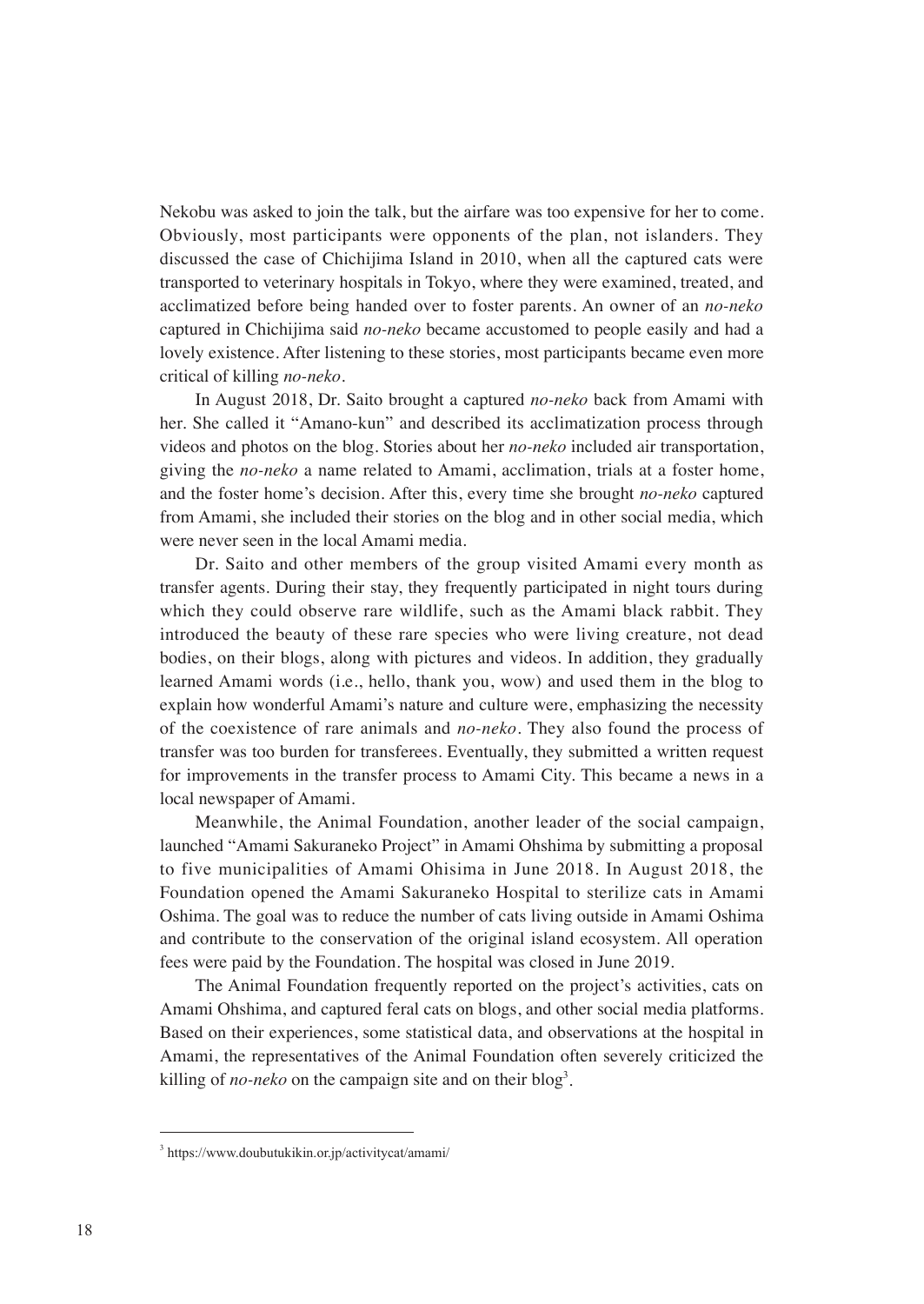**Enrolment.** In April 2019, *Bunshun*, a popular magazine, published the article "Amami Oshima plans to kill 3,000 cats in search of World Heritage," criticizing the killing of *no-neko* on Amami. The article appeared on major news sites, portals, and SNS, gaining the attention of major media outlets, such as national newspapers and television, including NHK (national public broadcasting). Predictably, animal welfare groups and cat lovers reacted negatively and quickly, and the number of signatures protesting the plan increased. Amami City Hall and Amami Nekobu received numerous phone calls and emails of condemnation and criticism; this interfered with work and even caused emotional damage. Kyuno (2019), a representative of Amami Nekobu wrote, "There is an atmosphere where the commitment to zero killings is too strong, and even the negative facts of the impact on society and the natural environment should be visible, but because it [cat] is close to people, it is easy to be an emotional argument" (p.110). In an interview for this study, Kyuno said she was scared to answer the phone when it rang from a Tokyo or Osaka area code, as most of these calls criticized killing cats, and some comments were vicious, such as "die!"

By 2019, the social campaign had collected 75,000 signatures. Dr. Saito and anti-killing group members met with Diet members who were interested in animal welfare. They talked with officials from the Ministry of the Environment and handed an open letter of inquiry to Amami Oshima Cat Measures Council. These activities were reported on their blog as usual.

The number of cats caught had been increasing, and there was a limit to the number of cats that could be cared for by those who transferred them. It was necessary to increase the number of volunteers to take care of the Amami cats. At Goal Zero, the number of caretakers increased, and the network for the transfer of cats expanded.

**Mobilization.** In October 2019, Amami Oshima Cat Measures Council revised the transfer guidelines to make it easier for people to apply to be certified transfer agents, to take care of *no-neko* transferred, and to increase the number of caretakers. A local Amami newspaper covered the news, quoting the person in charge as saying, "We have made improvements based on the opinions of certified transfer agents." This news was reported on the Goal Zero blog, along with a photo from the article. On March 1, 2020, the blog reported 169 *no-neko* had been captured and more than 100 cats had been transferred by Goal Zero. Local newspapers in other areas became interested in the issue, particularly focusing on the story of how ex-*no-neko* could find a foster home.

Goal Zero planned a panel photo exhibition of Amami *no-neko* who had found homes, and held it at an Amami cuisine restaurant in Tokyo for two months. Cats shown in the exhibition were introduced on their blog as well, and the blog said the cats had happy lives in their foster homes. A call for foster parents was also made at the exhibition. Despite COVID19 restrictions, the exhibition was well received, and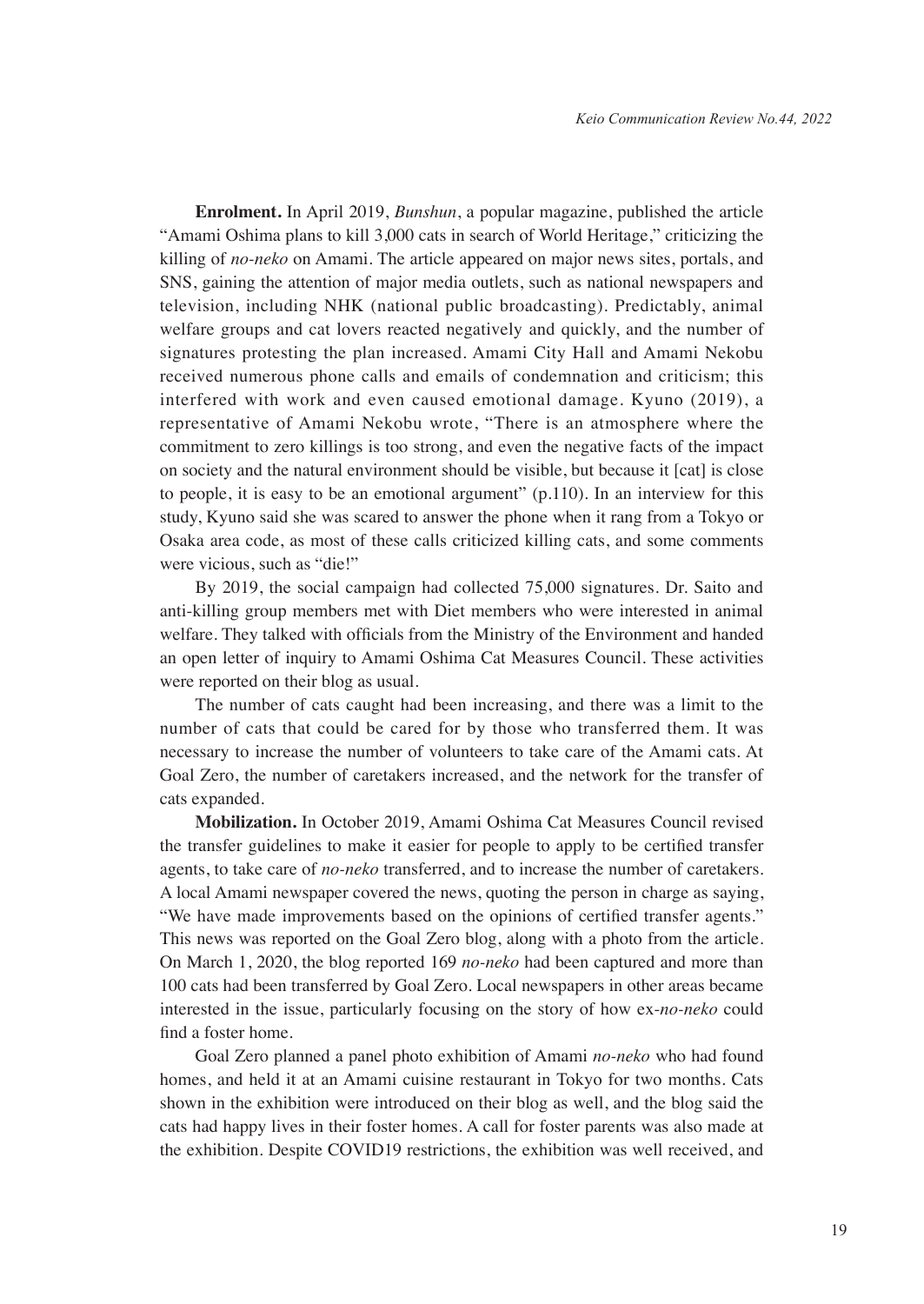it became a traveling exhibition. It was covered in the local Amami newspapers, along with photos.

In 2020, Goal Zero frequently showed the number of *no-neko* transferred by them on their website, along with a photo of articles from the local Amami newspaper, giving in detail the number of *no-neko* captured and transferred. In March 2020, Kyuno, a representative of Amami Nekobu, vented, "We still can't do it by ourselves, and we have to ask outside people to transfer *no-neko* captured." She also said that her group wanted to concentrate more on promoting TNR for the cats on the island.

In November 2020, Goal Zero created a "*No-neko* channel" on Youtube, showing well-behaved ex-*no-neko* who were waiting to find a foster home.

## Discussion and Conclusion

The first research question asked how media as mediator played a role in each moment of the process of the actions protesting the killing of *no-neko* for biodiversity conservation. The study found media played the following roles:

- ・Explained the role of certified transfer agents;
- ・Showed the acclimatization process of transferred *no-neko* and explained the good qualities of Amami cats;
- ・Informed the public on the status of ex-*no-neko* who had been adopted;
- ・Pointed out the problems with the transfer system and proposed solutions to various stakeholders;
- ・Asked for supporters of the transfer system to solve the problem;
- ・Discovered and conveyed the beauty of Amami's biodiversity including Amami black rabbit and culture from an outsider's perspective, that turned their supporters into Amami fans.

In this case, this is not talking simply about the blog of a person who certified the transfer of *no-neko*. Nor was it a blog of the campaign's leader. Rather, Goal Zero's blog was a medium that deepened understanding of and interest in Amami's culture and coexistence with a variety of creatures, as well as the importance of keeping Amami's cats alive, while pointing out management issues based on its experiences as a transfer agent.

The local newspapers in the Amami islands sometimes reported on the activities of the transferees opposed to killing *no-neko*. The islanders could not know the stories of the captured *no-neko* or the results of the Amami transferring project. In this respect, the local newspapers linked the people involved in the project on the island and the transferees outside the island. At the same time, they encouraged dialogue rather than confrontation and motived people to consider becoming agents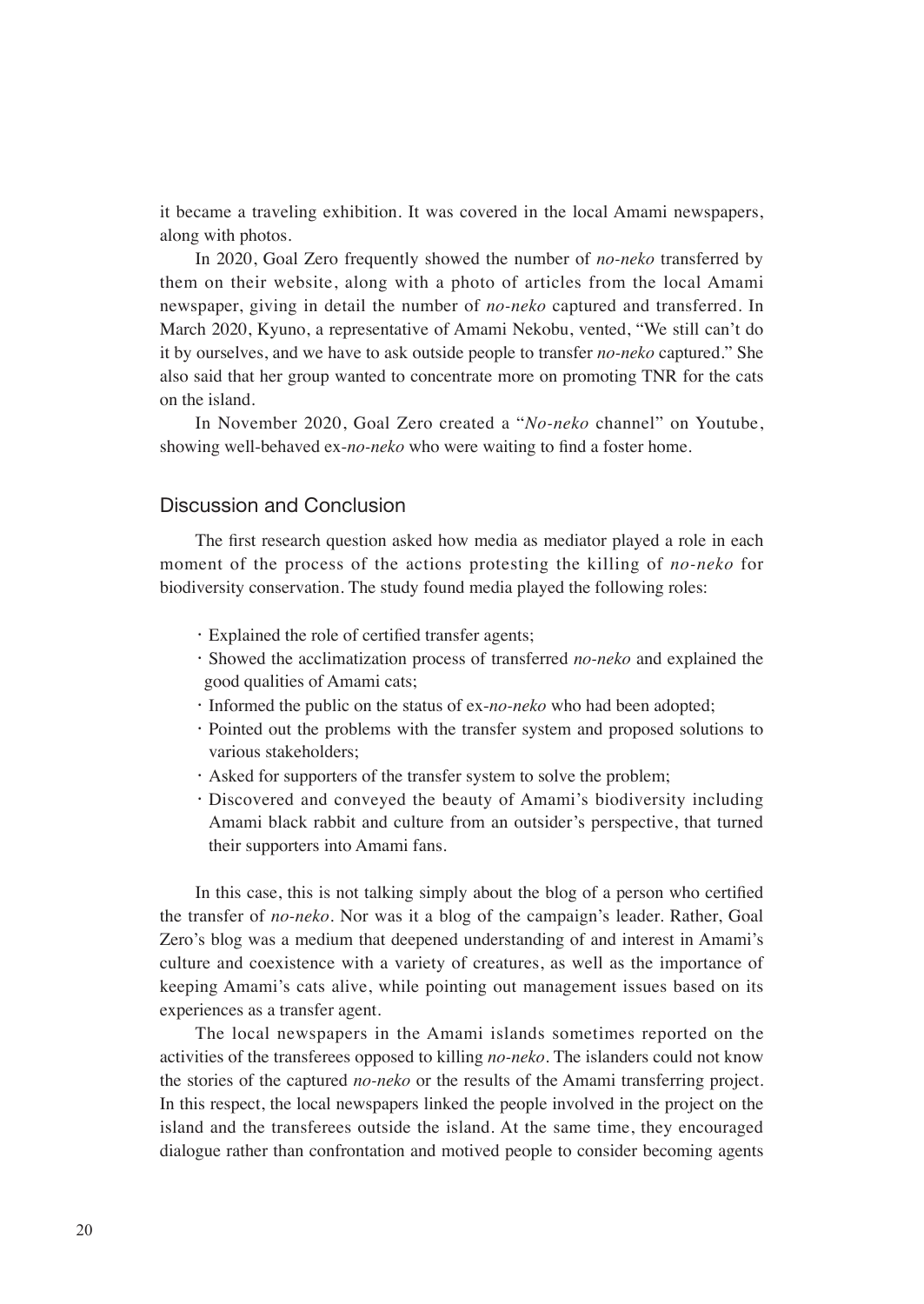#### for captured *no-neko*.

In contrast, the reports and articles in the major media promoted confrontation rather than dialogue, as they tended to look for sensational news. As these media reports spread through SNS, confrontation and criticism became even greater, making dialogue more difficult. In other words, these media tied together the people who were against the killing of *no-neko* in nationwide or even global networks.

The second research question asked how the process of translation led to the zero killing of captured *no-neko*. By the time the islands were registered as a UNESCO World Natural Heritage, the euthanization of cats was no longer on the table. This was clearly the result of the efforts of the people who transferred *no-neko* and who did not want to kill captured *no-neko*. But it was not only the result of the actions of people aiming for zero killing. By visiting Amami Oshima to transfer *noneko* and thus actually seeing Amami's nature and culture, and more importantly, the rare animals they were trying to protect, the agents outside the island understood the necessity of not only protecting the Amami *no-neko*, but also protecting both *noneko* and rare animals. Although the ultimate goal was to eliminate the killing of *noneko*, in order to achieve this goal, the agents not only worked to transfer *no-neko*, but also worked to get more people to become transferees. The people involved in the original plan acknowledged this and made improvements accordingly.

Ultimately, it is argued that the transferees were not opponents of the original project, but rather became an integral part of the project's progress, and the local Amami newspapers and media, as well as the transferees' media, conveyed these relationships and results. Each medium played a different role linking stakeholders, and as a result, the actor network became complex. The complex actor network, in turn, led to the result of zero killing.

In conclusion, based on Actor-Network Theory, this study has illustrated how media as mediators tied together actors with varied interests, including major groups implementing the *no-neko* control plan, opponents of the plan, *no-neko*, and the Amami black rabbit. In 2019, Kagoshima Environmental Study Group of Kagoshima University published *Feral Cat in Amami: Cat Asks*. In the introduction, Oguri (2019b) says the purpose of the book is to: (1) document Amami's efforts to deal with the cat problem in detail and provide a resource for thinking about the problem; (2) clarify the complexity of the issues surrounding invasive alien species and ecosystem conservation and present solutions; and (3) offer a model for how universities can deal with local issues.

The book records the history of the issue in considerable detail. It depicts the panorama of the *no-neko* problem through a combination of vivid descriptions by parties directly involved in the problem (government, citizen groups, nature conservation officers of the Ministry of the Environment, etc.). The book also explains the psychological aspects, such as the thoughts and anguish of the people involved. There are some gaps, however. For example, the perspective of the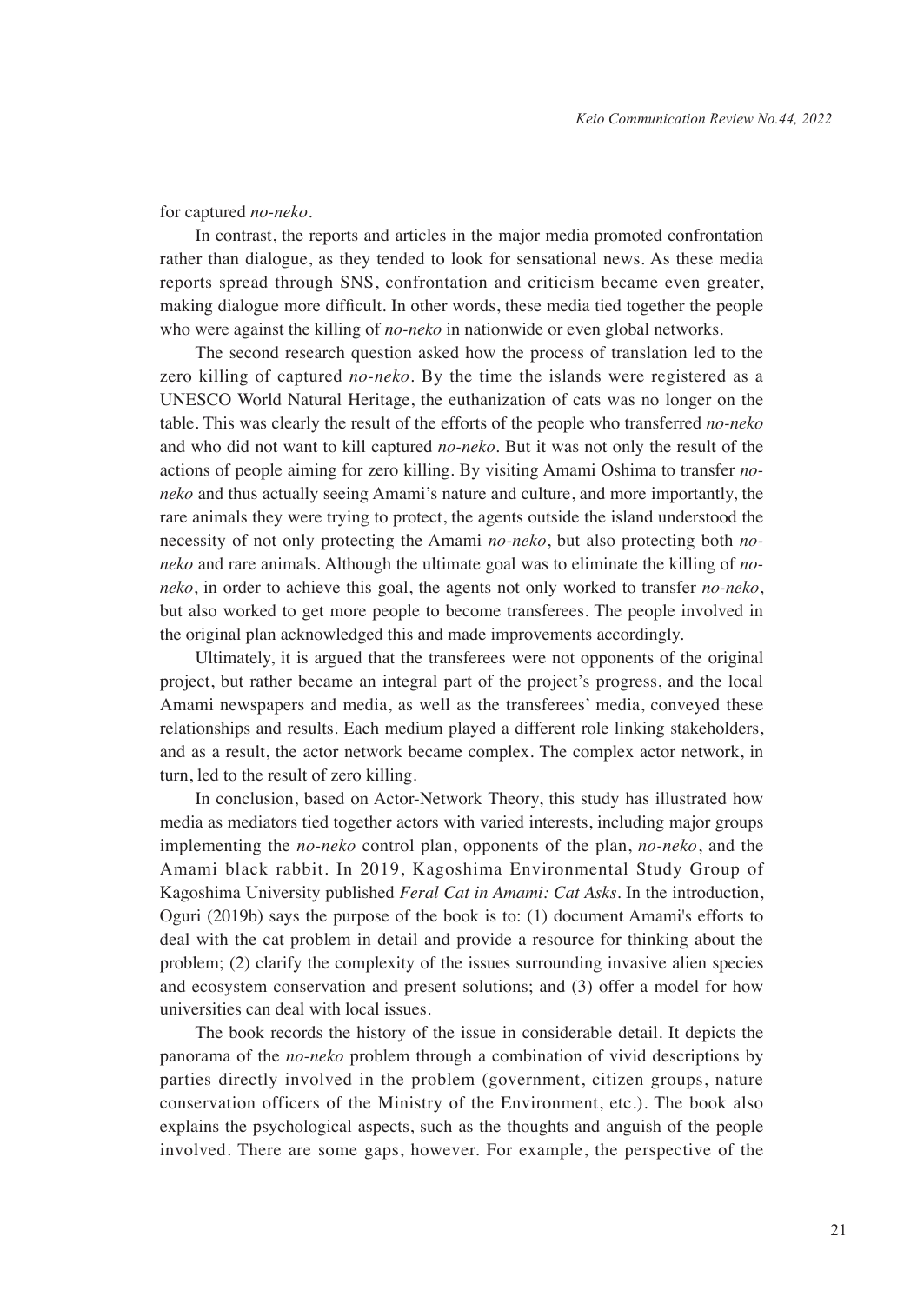transferees involved in the transfer process should have been included. In addition, the media played an important role in the process and should have been documented.

In this respect, this study is significant in understanding the role of the media in connecting and motivating the actors, the transferees, and the people involved in the project from the beginning. It presents a new way of understanding the media as mediators based on Actor-Network Theory, thus making a significant contribution to the study of environmental issues and media. As Latour (2005) points out, ANT research is ongoing. This study should encourage others to continue to trace the actors and media related to the issue of the Amami Islands' *no-neko*.

## **Note**

The original version of this paper, entitled "The *No-neko* Issue in Amami: Media Analysis based on Actor-Network Theory," was presented at Japan Society of Island Studies Conference 2021, September 5, 2021.

## **References**

- Callon, M. (1986). Some elements of a sociology of translation: domestication of the scallops and the fishermen of St Brieuc Bay. In J. Law (Ed.), *Power, Action and Belief: a New Sociology of Knowledge?* (pp.196-223). Routledge.
- Capozzelli, J. (2019). Opinion: Uncertainty in Wild Animal Welfare is Not an Intractable Problem and Welfare Biology is Well-Positioned to Tackle It. *Wild Animal Initiative*. https://www.wildanimalinitiative.org/blog/uncertainty-andconservation
- Cox, R. (2013). *Environmental Communication and the Public Sphere*. Sage.
- Eller, E. (2019). Why doesn't the media cover biodiversity? *Medium*. https:// medium.com/@ericaeller/why-doesnt-the-media-cover-biodiversity-2f53f7889e5d 3/3
- Gramza, A., Teel T., VandeWoude, S., & Crooks, K. (2015). Understanding public perceptions of risk regarding outdoor pet cats to inform conservation action. *Conservation Biology*, *30* (2), 276-286.
- Hansen, A. (2019). *Environment, Media and Communication*. Routledge.
- Hoshino, K. (2019). Current status of cat measures overseas. In Kagoshima Environmental Studies Program of Kagoshima University (Ed.), *Amami no No-Neko* [Amami's Feral Cat] (pp.41-56). Nampo shinsha.
- Kousaka, R. (2015). COP10・Seibututayousei no hodo wo furikaeru [COP10— Analysing News on Biodiversity]. In M. Sekiya & S. Segawa (Eds.), *Media wa kankyomondai wo dou tutaetekianoka* [How have the media reported on the environmental issue?] (pp.292-315). Mineruba.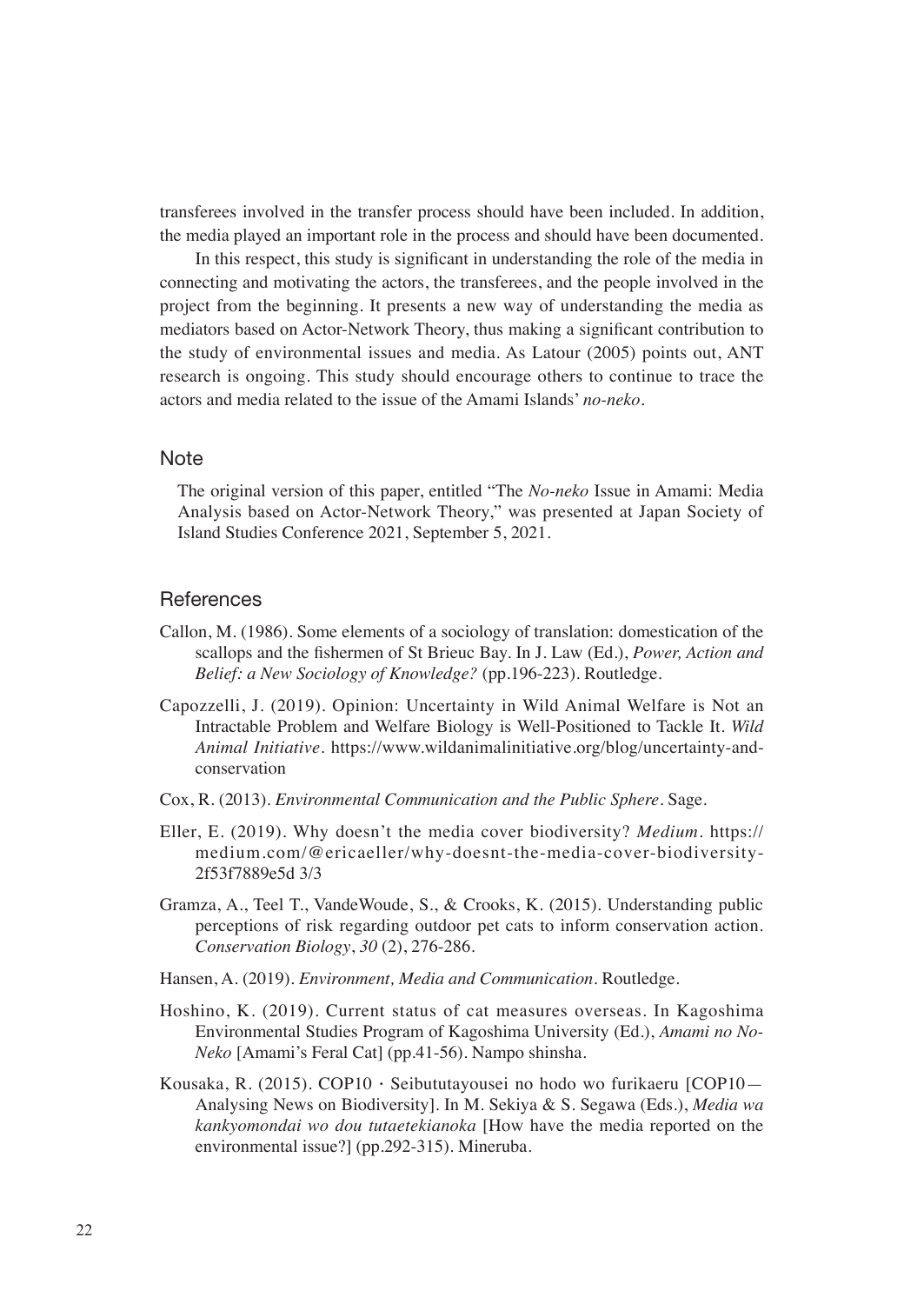- Kubo, A. (2019). *Bruno Latour no Torisetsu—Actor-Network Ron kara Sonzaiyoutaitankyuuhe* [Bruno Latour's Introduction: From Actor-Network Theory to the Quest for Modes of Existence]. Getsuyousha.
- Kuwako, T. (2010). Kankyo mondai ni okeru gouikeisei to ishikettei [Consensus Building and Decision Making in Environmental Issues]. *Eco-Philosophy Extra*, *4*, 47-56.
- Kyuno, Y. (2019). Section 7 of Champter 3 Amami Nekobu's involvement. In Kagoshima Environmental Studies Program" of Kagoshima University (Ed.), *Amami no no-neko* [Amami's Feral Cat] (pp.103-112). Nampo shinsha.
- Latour, B. (2005). *Reassembling the Social: An Introducation to Actor-Network-Theory*. Oxford University Press.
- Law, J. (1986). *Power, Action and Belief: A New Sociology of Knowledge?* Routledge & Kegan Paul.
- Martins, A., & Dias, L. C. (2017). Actors and Networks in the Development of Environmental Territories: the Case of Right Whale Enviromental Protection Area. *Ambiente & Sociedate*, *XX*(2), 39-58.
- Oguri, Y. (2019). What is the feral cat issue? In Kagoshima Environmental Studies Program" of Kagoshima University (Ed.), *Amami no No-neko* [Amami's Feral Cat] (pp.19-38). Nampo shinsha.
- Oguri, Y. (2019b). Introduction. In Kagoshima Environmental Studies Program" of Kagoshima University (Ed.), *Amami no no-neko* [Amami's Feral Cat] (pp.5-7). Nampo shinsha.
- Sekiya, N. (2015). Kankyou media kenkyu no shuen to media agenda [The Periphery of Environmental Media Studies and the Media Agenda]. In M. Sekiya & S. Segawa (Eds.), *Media wa kankyomoondai wo dou tutaetekianoka—kougai·chik yuondannka·seibututayousei* [How have the media reported on the environmental issue?—pollution*·*global warming*·*biodiversity] (pp.3-44). Mineruba.
- Smith, T. W. (1987). That which we call welfare by any other name would smell sweeter an analysis of the impact of question wording on response patterns. *Public Opinion Quartery*, *51*, 75–83.
- Soulé, M. E. (1985). What is conservation? *BioScience*, *35*, 727–734.
- Spöhrer, M. (2017). Applications of Actor-Network Theory in Media Studies: A Research Overview. In M. Spöhrer & B. Ochsner (Eds.), *Applying the Actor-Network Theory in Media Studies* (pp.1-19). IGI Global.
- Suzuki, M. (2010). Seibututayousei no kachi to gainen [The concept and value of biodiversity: a philosophical analysis]. *Syakai to Rinri* [Society and Ethics], *24*, 111-147.
- Wald, D. M., Jacobson, S. K., & Levy, J. K. (2013). Outdoor cats: Identifying